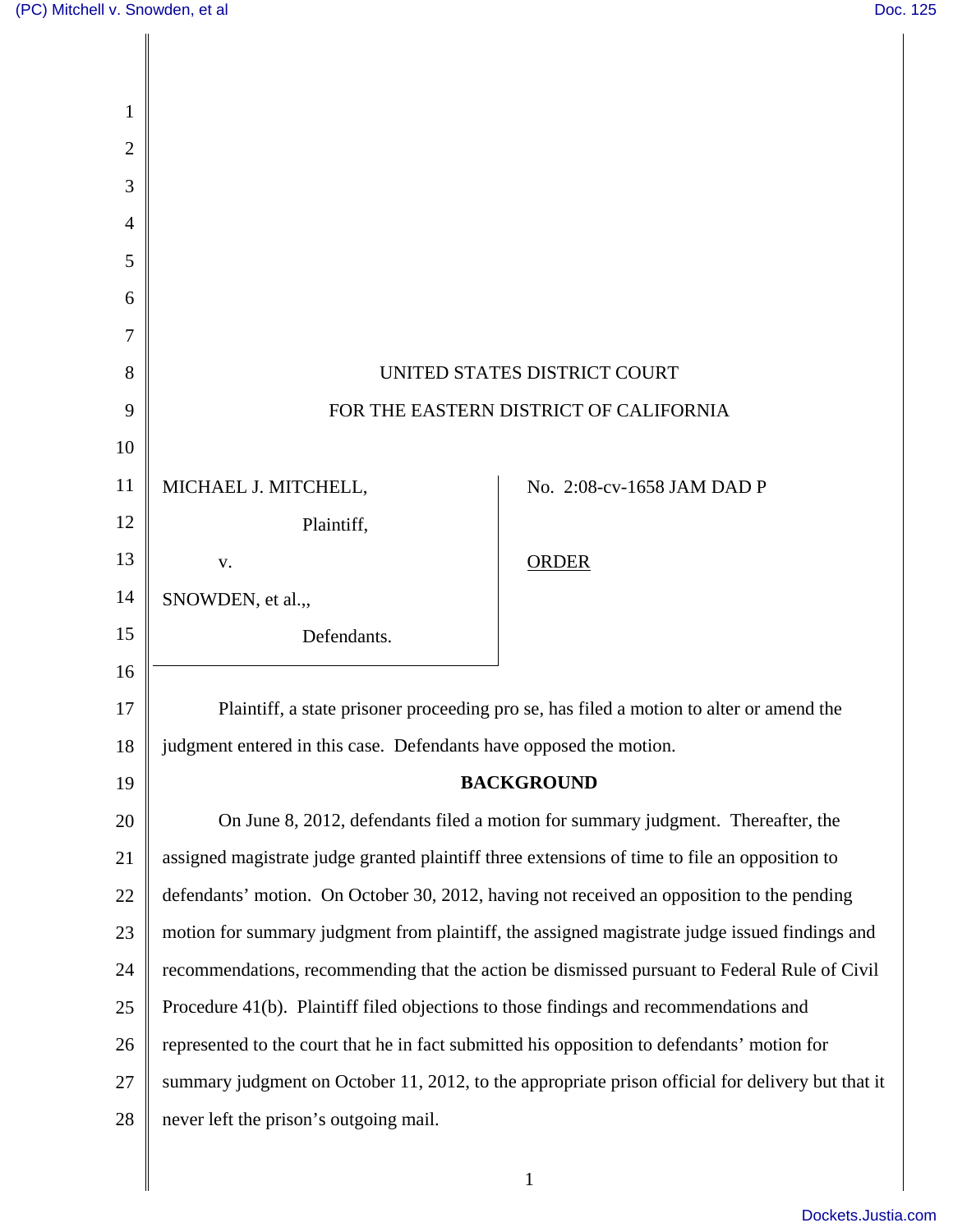| $\mathbf{1}$   | On January 23, 2013, the assigned magistrate judge found that plaintiff had made a                                                             |
|----------------|------------------------------------------------------------------------------------------------------------------------------------------------|
| $\overline{2}$ | credible showing that he attempted to file a timely opposition to the defendants' pending motion                                               |
| $\mathfrak{Z}$ | for summary judgment and vacated the findings and recommendations in which it had been                                                         |
| $\overline{4}$ | recommended that this action be dismissed. At that time plaintiff was granted a final fourteen-                                                |
| 5              | day extension of time to file his opposition to defendants' motion for summary judgment and was                                                |
| 6              | warned that no further extensions of time would be granted for that purpose. However, on                                                       |
| $\tau$         | February 21, 2013, having still not received any opposition to defendants' motion for summary                                                  |
| $8\,$          | judgment from plaintiff, the assigned magistrate judge again issued findings and                                                               |
| 9              | recommendations, recommending that this action be dismissed due to plaintiff's failure to                                                      |
| 10             | prosecute this action and comply with the court's orders. As noted in the latter findings and                                                  |
| 11             | recommendations, rather than file an opposition setting forth his arguments against summary                                                    |
| 12             | judgment as ordered by the court, plaintiff on February 15, 2013, had filed an untimely three-and-                                             |
| 13             | a-half page explanation of why he needed yet more time to oppose defendants' summary                                                           |
| 14             | judgment motion. On April 25, 2013, the undersigned adopted the assigned magistrate judge's                                                    |
| 15             | February 21, 2013, findings and recommendations in full and dismissed the action without                                                       |
| 16             | prejudice. The court entered judgment on the same day.                                                                                         |
| 17             | <b>DISCUSSION</b>                                                                                                                              |
| 18             | Pending before the court is plaintiff's motion to alter or amend the judgment pursuant to                                                      |
| 19             | Rule 59(e) of the Federal Rules of Civil Procedure. In his motion, plaintiff contends that he has                                              |
| 20             | completed his opposition to defendants' motion for summary judgment and will submit it if the                                                  |
| 21             | court allows him to do so. Plaintiff contends that he did not have a copy of his previously-                                                   |
| 22             | undelivered October 11, 2012, opposition to the defendants' motion for summary judgment                                                        |
| 23             | because the copier at the prison where he was incarcerated was out of order at that time and                                                   |
| 24             | therefore, he was required to re-create his opposition.                                                                                        |
| 25             | Under Rule $59(e)$ , reconsideration pursuant to a motion to alter or amend a judgment is                                                      |
|                |                                                                                                                                                |
| 26             | appropriate if the court                                                                                                                       |
| 27             | (1) is presented with newly discovered evidence, (2) committed                                                                                 |
| 28             | clear error or the initial decision was manifestly unjust, or (3) if<br>there is an intervening change in controlling law. [citation omitted.] |
|                | $\overline{2}$                                                                                                                                 |